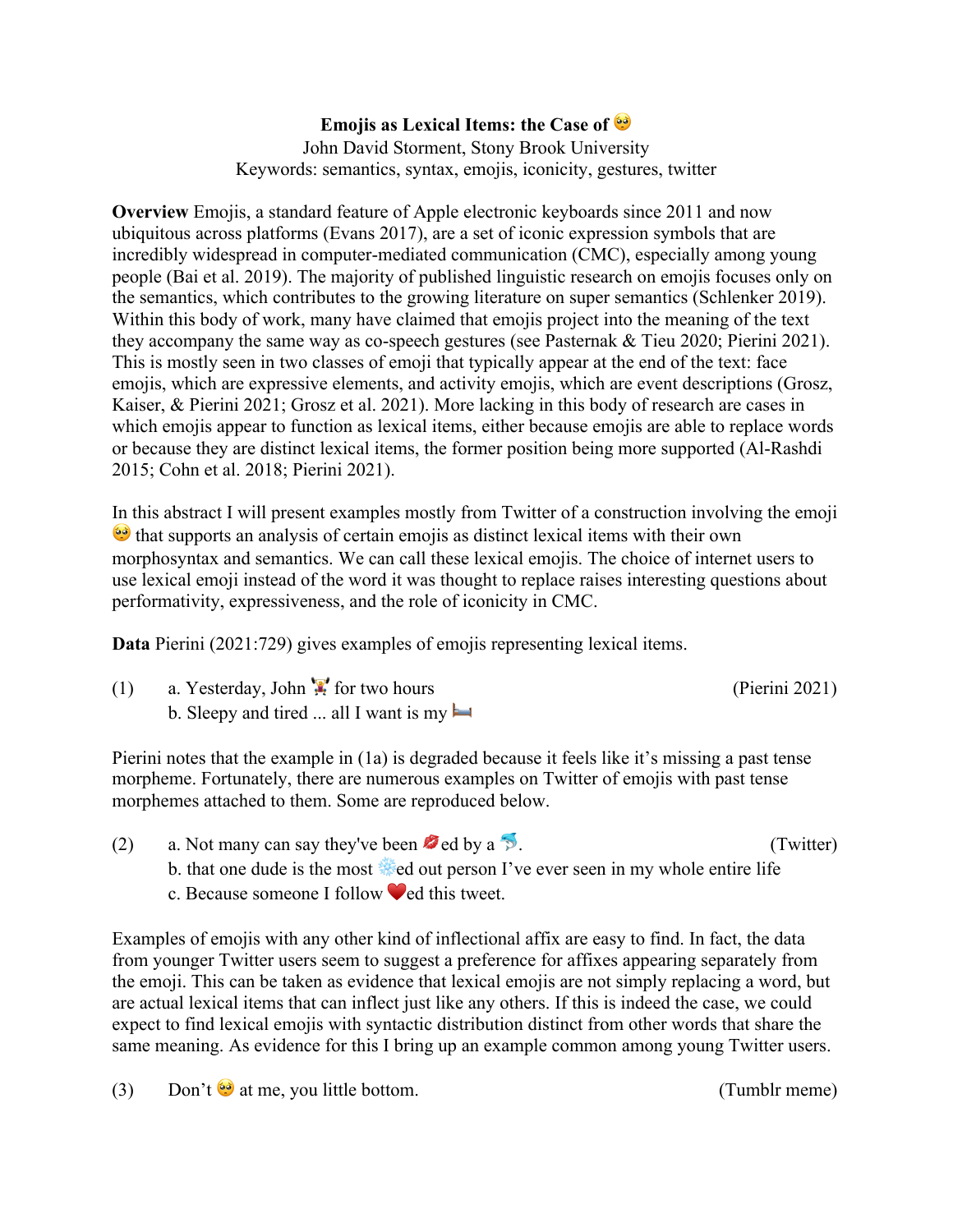Here we have something that mostly shares the meaning of *don't make the facial expression at me*, but the meaning of the VP *make the facial expression*  $\bullet$  is represented entirely by the face emoji. It could be the case that the emoji is simply standing in for the VP here, but that is unlikely since it is rare to find lexical emojis standing in for more than one word, and even the examples of lexical emojis representing more than one morpheme are degraded. Rather, this looks like an example of a lexical emoji that has no one-word equivalent in non-CMC. As its own lexical item, we would expect distinct inflection, which is exactly what is attested. See the following examples of  $\bullet$  with *-ed*, infinitival *to*, and *-ing*.

(4) a. never in my life have i  $\Theta$  ed at a girl like this (Twitter) b. can we all just take a second to  $\bullet$  at the show's twitter bio c. are u  $\ddot{\bullet}$  ing other bitches

**Analysis** What is going on here, then? What looks like an expressive face emoji is functioning as a lexical emoji. This emoji not only represents a verb already in the lexicon, it is its own verb with distinct syntactic features, which we see in its ability to productively take inflectional morphology. Explaining how this is possible will involve a theory of diachronic change in the way emojis are used, as well as a theory of emojis that allows them to undergo lexical change.

In the case of  $\Theta$ , we see its meaning undergo a change from an expressive emoji to that of a transitive verb, but the expressive element is still not lost in the meaning. It is necessary to model the semantics of the lexical emoji in a way that captures its expressiveness as well. Thus, the semantics of the purely expressive emoji differ from the semantics of the lexical emoji. Here we can see a shift from modeling  $\bullet$  as an expression (Grosz, Kaiser, & Pierini 2021) in (5a) to an event (Davidson 1967; Parsons 1980, 1985, 1990) in (5b).

(5) a.  $\lbrack \bullet \bullet \rbrack \rbrack$ <sup>g</sup> =  $\lambda p_{\leq s,\rbrack}$ : g(author<sub>0</sub>) has a **pleading** emotion/response towards p in g(w<sub>0</sub>). p b.  $\|\mathbf{Q}\| = \exists \mathbf{e}$ [making a **pleading** facial expression(e) & Agent(e, x) & Goal (e,y)]

In both instances, the iconicity of the emoji's pleading facial expression must be captured. It is feasible to see how the expressive emoji gained the meaning of a predicate with the meaning of *making the aforementioned facial expression.* Similar instances to this one can be observed, which is expected if more people's grammars are readily accepting lexical emojis. These data all serve as evidence to a trend that emojis must be accounted for in the morphosyntax and semantics of CMC.

**Next Steps** This abstract puts forth an analysis of lexical emojis – emojis that appear sentenceinternally – that states that they are distinct lexical items with their own syntactic distribution and semantics, focusing on the case of  $\bullet$  shifting from an expressive emoji to a lexical emoji describing an event. Moving forward, it will be important to look at more instances of emojis that have undergone similar changes (I immediately think of  $\mathbb{X}$  being used as a preposition as early as 2018 (Storment 2021)). Looking into the morphological properties of emojis as a whole will also be necessary. Having these expressive elements functioning as lexical items in CMC creates incredible unprecedented potential for incorporating iconic elements into language, the use of which will reveal even more about expressiveness and performativity in human language.